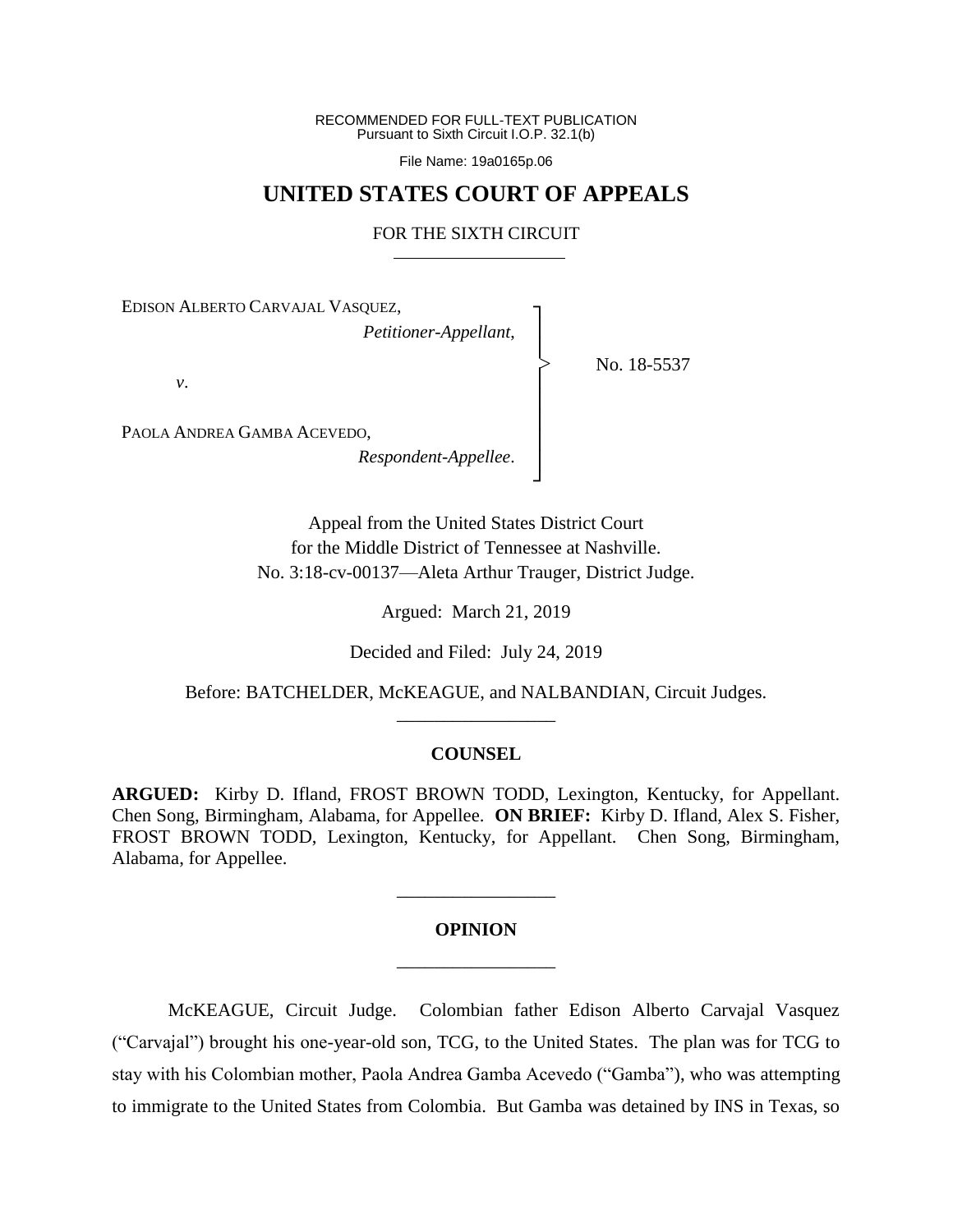Carvajal instead left TCG with Gamba's sister in Tennessee and returned to his home in Colombia. Gamba was subsequently released on bond and joined TCG in Tennessee. About five months later, Carvajal visited Gamba and TCG in the United States, then returned to Colombia, again leaving TCG in the United States. Soon after, Carvajal and Gamba's relationship deteriorated. Almost a year later, Carvajal filed a petition in federal court pursuant to the Hague Convention on the Civil Aspects of International Child Abduction, claiming that TCG had been vacationing in the United States and that Gamba had wrongfully retained him there, beyond the expiration of his tourist visa. The district court denied Carvajal's petition, finding that the United States was TCG's habitual residence and therefore that Gamba's retention of the child in the country was not wrongful. Carvajal appeals, and we AFFIRM.

### **I.**

Carvajal and Gamba are the unmarried parents of minor child TCG. All three are Colombian citizens. TCG was born in Medellín, Colombia, on October 6, 2014. Until the summer of 2016, TCG lived with Gamba in an apartment in Colombia owned by Gamba's parents. Carvajal lived with his own parents, at least during the week, though he claims he lived with Gamba and TCG on the weekends. By the summer of 2016, Carvajal and Gamba had developed a plan for the family to travel to the United States, though the reason for that travel is disputed. Carvajal and TCG were able to obtain tourist visas, but Gamba's multiple visa applications were unsuccessful. Gamba then changed tactics, traveling to Mexico in July 2016 and hiring "coyotes" to smuggle her across the United States border. On August 7, she was discovered and detained by immigration authorities. At trial, Gamba claimed that Carvajal planned and funded the scheme, including wiring money to the coyotes in Mexico. Carvajal dissembled when asked about the wire transfers to Mexico and whether he knew about Gamba's plan to cross the border, but he admitted that he at least had "suspicions" about her intentions. When Gamba was detained, Carvajal wired about \$3,000 to Gamba's sister, Kelly Chambers, to hire an immigration attorney for Gamba and to help her post bond.

While Gamba was in immigration custody, on August 26, 2016, Carvajal continued on with the plan and flew with TCG to the home of Gamba's sister and brother-in-law, Kelly and David Chambers, in Tennessee. He then returned to Colombia two days later, leaving TCG in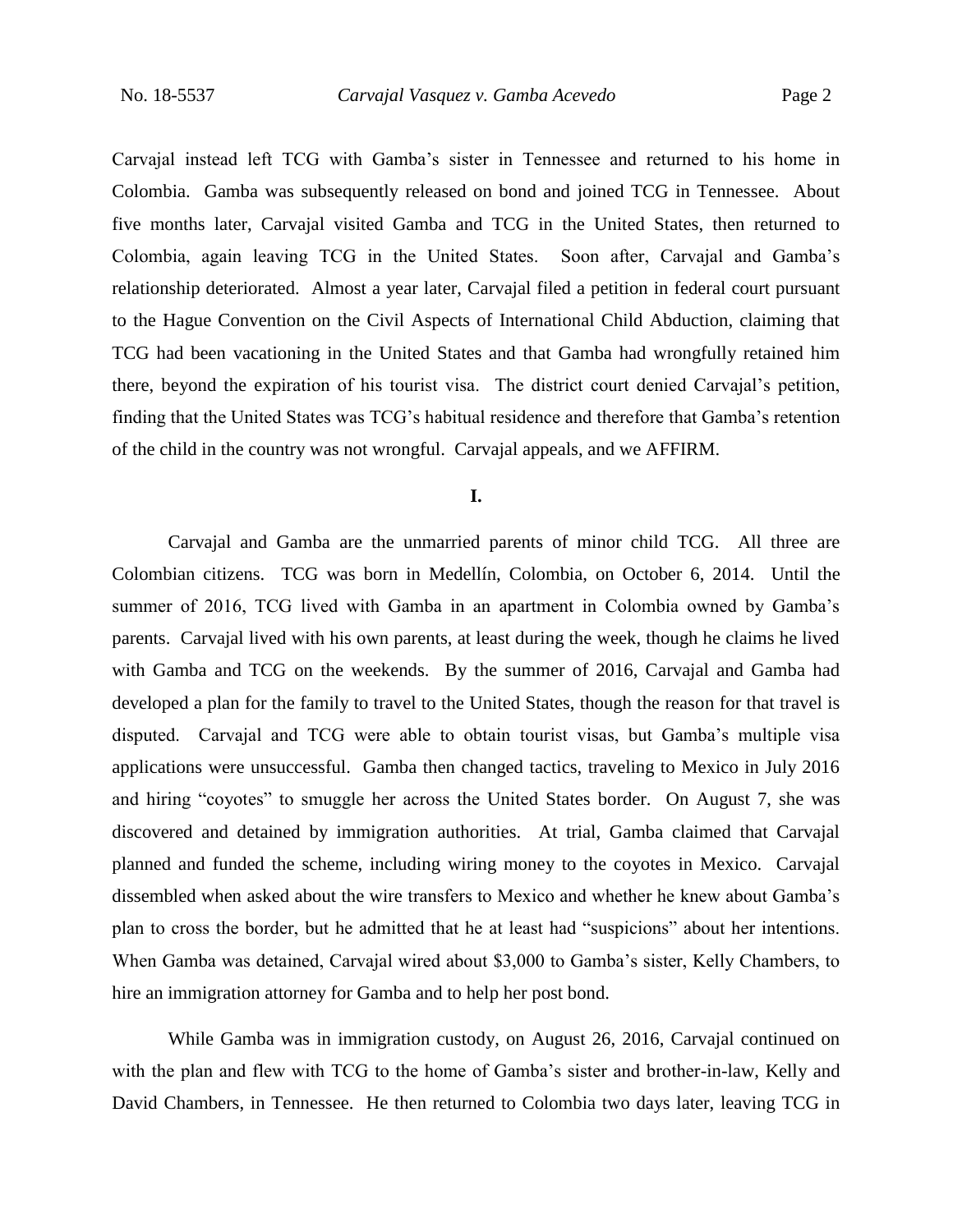their care. Gamba was released on bond about a month later, on September 30, and flew to Tennessee on October 13. She and TCG would live at the Chambers' home for the next several months.

Carvajal came to Tennessee again on December 19, 2016, and stayed with Gamba and TCG at the Chambers' home for a few weeks. On December 11, shortly before Carvajal arrived, Gamba claims she received a call from a married Colombian woman named Luz Elena stating that Elena and Carvajal were in a relationship—not the first time Gamba had received evidence of such a relationship. In contrast, Elena testified that she has never been in a relationship with Carvajal and claimed that romantic emails between the two were planted by Gamba. When Carvajal arrived in December, he and Gamba reconciled, and Carvajal proposed marriage, which Gamba accepted. Carvajal left Tennessee on January 9, 2017, and, when he arrived in Colombia, he gave away Gamba and TCG's possessions, according to Gamba and her mother. Carvajal claims that TCG's toys are still stored at his house.

After several months in Tennessee, Gamba traveled with TCG to Houston, Texas, for a February 2 immigration hearing. They stayed in Houston for about five months, first because Gamba's court date was rescheduled and then so Gamba could work a new job. TCG's tourist visa expired sometime in February. Also during February, Gamba broke off her engagement with Carvajal, apparently because she was again contacted by Luz Elena. According to the district court, on February 24, 2017, Carvajal filed a criminal complaint in Colombia against Gamba for the crime of arbitrary exercise of custody of an underage child. Gamba and TCG returned to Tennessee at the beginning of July, where they rejoined the Chambers' household. Gamba filed an application for asylum for herself and TCG in the spring of 2018. Her case is set to be heard in January 2021.**<sup>1</sup>**

**<sup>1</sup>**This information is derived from documents that Gamba filed with the court as part of a motion to take judicial notice. We may take notice of documents offered to show the existence of judicial proceedings and not to prove the truth of any matters asserted in those proceedings. *Liberty Mut. Ins. Co. v. Rotches Pork Packers, Inc.*, 969 F.2d 1384, 1388 (2d Cir. 1992) (citation omitted). And we do so here in order to complete the record. Gamba's accompanying motion to file these documents under seal to protect TCG's identity is likewise appropriate. See Fed. R. Civ. Pro. 5.2(a), (d). Gamba's motions to take judicial notice and file under seal are therefore granted.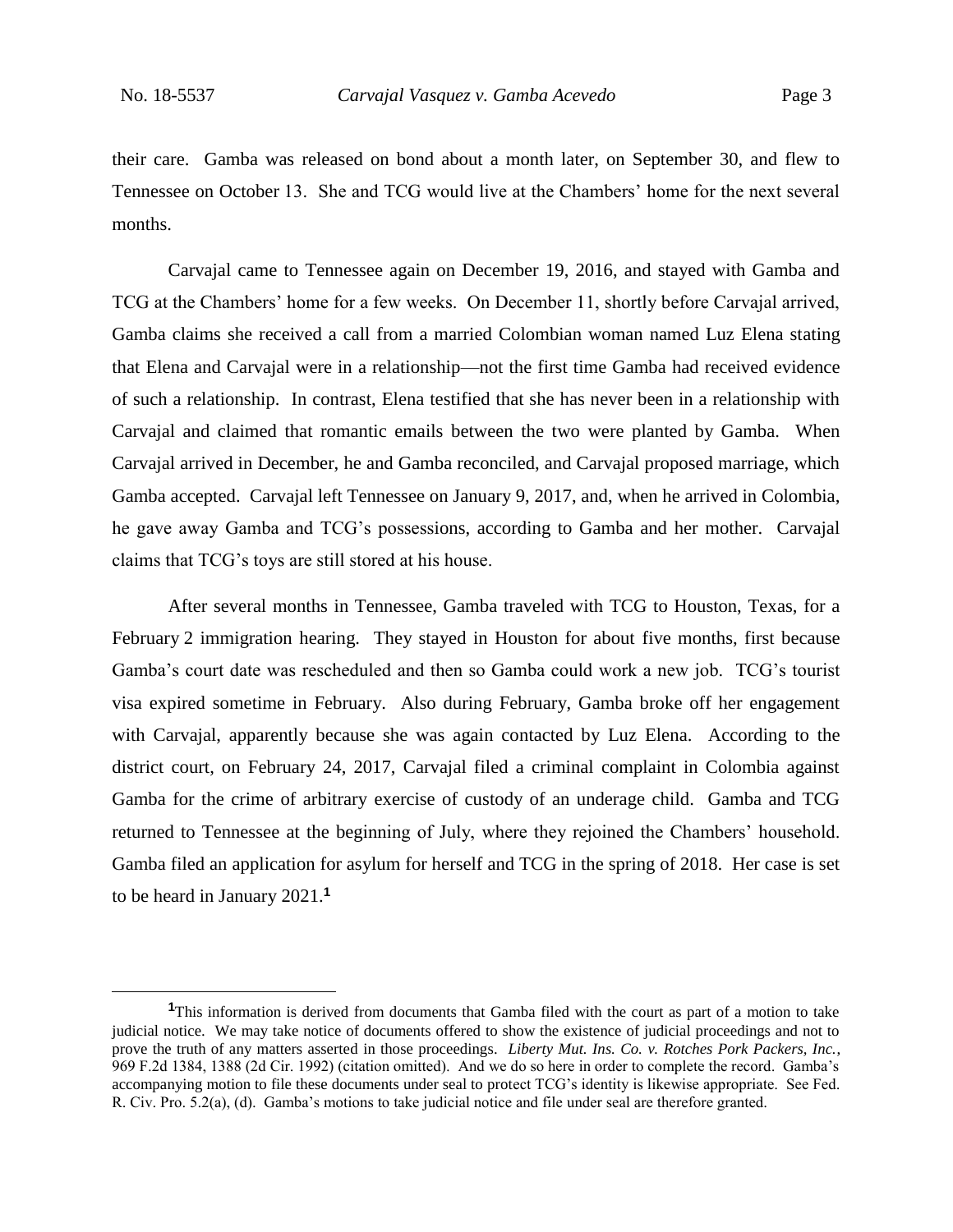Carvajal filed a petition under the Hague Convention in Tennessee on February 9, 2018, almost a year after Gamba broke off their engagement, alleging that Gamba had wrongfully retained TCG in the United States. The district court heard five days of testimony from Carvajal, Gamba, and their relatives and acquaintances. Carvajal claimed that TCG's time in the United States had always been intended as a vacation, and that he had planned to take TCG back to Colombia when he visited Tennessee in December 2016, though he admitted that he had purchased a return ticket for himself but not TCG. He then claimed that, because TCG was happy in Tennessee, he let TCG stay there, but expected that Gamba's sister Kelly would bring TCG to Colombia before the expiration of TCG's tourist visa in February 2017. Kelly denied that Carvajal ever asked her to do so. Gamba testified that she had always planned to move to the United States permanently, and that she had expected to apply for asylum along with TCG and Carvajal, though she stated that Carvajal's intentions for himself fluctuated over time.

The district court denied Carvajal's petition, finding that TCG had not been wrongfully retained in the United States in February 2017; rather, the court determined that the United States was TCG's habitual residence on that date because the last shared intent of Carvajal and Gamba was that TCG live in the United States. In the alternative, the court concluded that the United States was TCG's habitual residence because TCG had acclimatized to the country. Carvajal appeals, claiming that the district court erred in relying on the parental-intent standard and erred in its conclusions under both the parental-intent and acclimatization standards.

# **II.**

The purpose of the Hague Convention is to prevent parents from gaining custody of children "by virtue of their wrongful removal or retention." 22 U.S.C.  $\S$  9001(a)(2). The goals of the treaty are "to restore the pre-abduction status quo and to deter parents from crossing borders in search of a more sympathetic court." *Friedrich v. Friedrich* ("*Friedrich II*"), 78 F.3d 1060, 1064 (6th Cir 1996) (citation omitted). Therefore, the only question in this case is "where [the] custody determination should be made." *Jenkins v. Jenkins*, 569 F.3d 549, 557 (6th Cir. 2009). The underlying custody dispute is "forbidden territory." *Friedrich II*, 78 F.3d at 1065.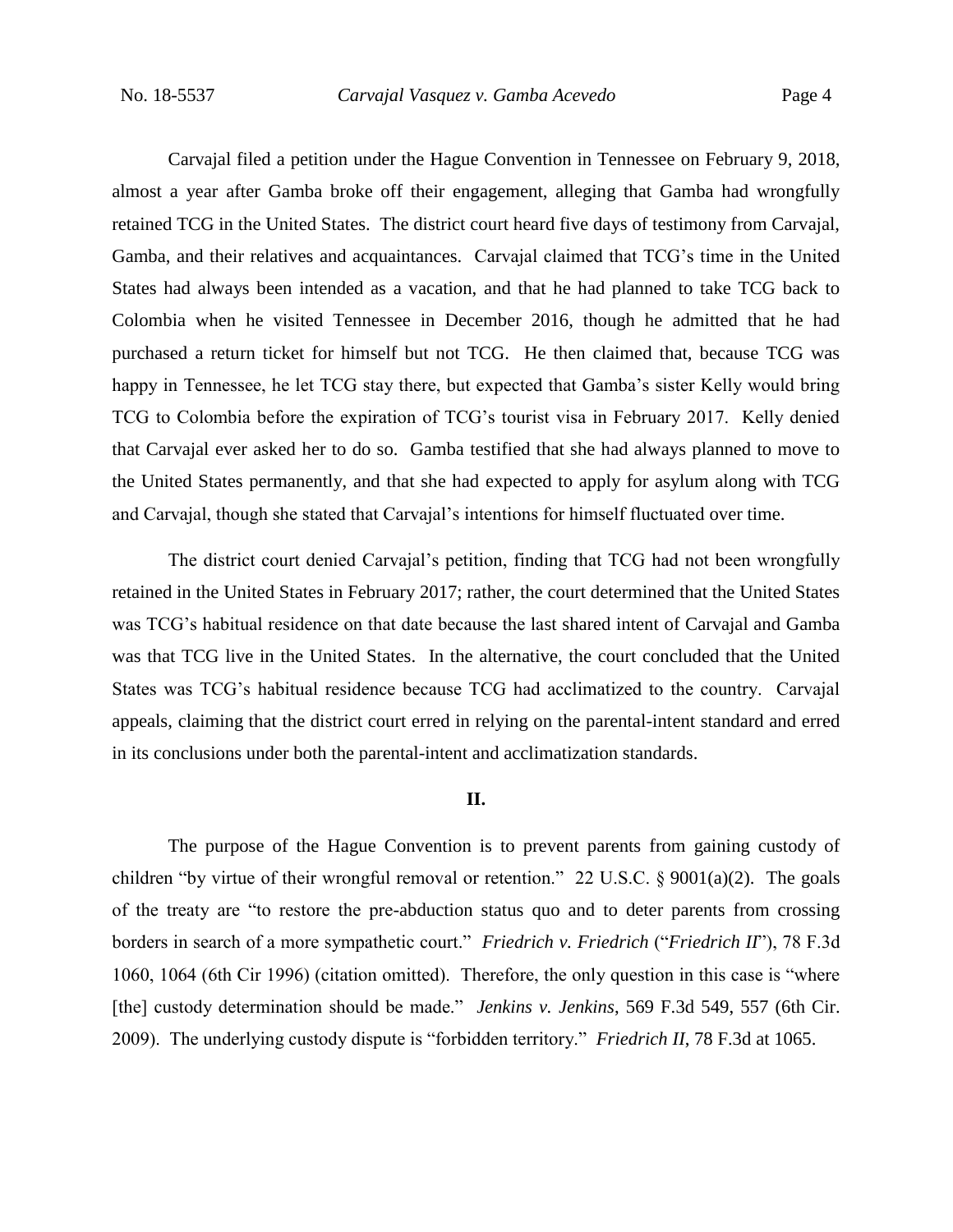Under Article 3 of the Convention, removal or retention is wrongful if:

(a) it is in breach of rights of custody attributed to a person, an institution or any other body, either jointly or alone, under the law of the State in which the child was habitually resident immediately before the removal or retention.

Hague Convention, Article 3; *Robert v. Tesson*, 507 F.3d 981, 988 (6th Cir. 2007). Therefore, to determine whether a child has been wrongfully removed or retained, a district court must ascertain the child's country of "habitual residence" and the date of retention.

The date of retention is easily disposed of in this appeal. The district court determined that the date of retention was February 24, 2017, which is when Carvajal filed a criminal complaint with Colombian authorities. Neither party challenges this date on appeal, so we adopt it as well.

The crux of the case is determining TCG's habitual residence immediately prior to February 24, 2017. We use two standards to determine habitual residence. "The primary approach looks to the place in which the child has become 'acclimatized.'" *Taglieri v. Monasky*, 907 F.3d 404, 407 (6th Cir. 2018) (en banc). Under the acclimatization standard, "the court must focus on the child, not the parents, and examine past experience, not future intentions." *Friedrich v. Friedrich* ("*Friedrich I*"), 983 F.2d 1396, 1401 (6th Cir. 1995). This approach is "generally preferred" because it preserves the child's access to "her family and social environment." *Ahmed v. Ahmed*, 867 F.3d 682, 688 (6th Cir. 2017). But we have also recently acknowledged the difficulty of applying the acclimatization standard to "especially young children who lack the cognizance to acclimate to any residence." *Id.* at 689–90; *see also Taglieri*, 907 F.3d at 407–08. In such cases, we look to the parental-intent standard, that is, "the parents' last 'settled mutual intent' for where their child would live." *Ahmed*, 867 F.3d at 687 (quoting *Gitter v. Gitter*, 396 F.3d 124, 133, 135 (2d Cir. 2005)). The petitioner bears the burden to show habitual residence by a preponderance of the evidence under both the parental-intent and acclimatization standards. *Id.* at 692.

In this case, the district court determined that the parental-intent standard was more appropriate for TCG's case, because TCG was only two years and four months old on the date of the allegedly wrongful retention. The court then concluded that TCG's habitual residence was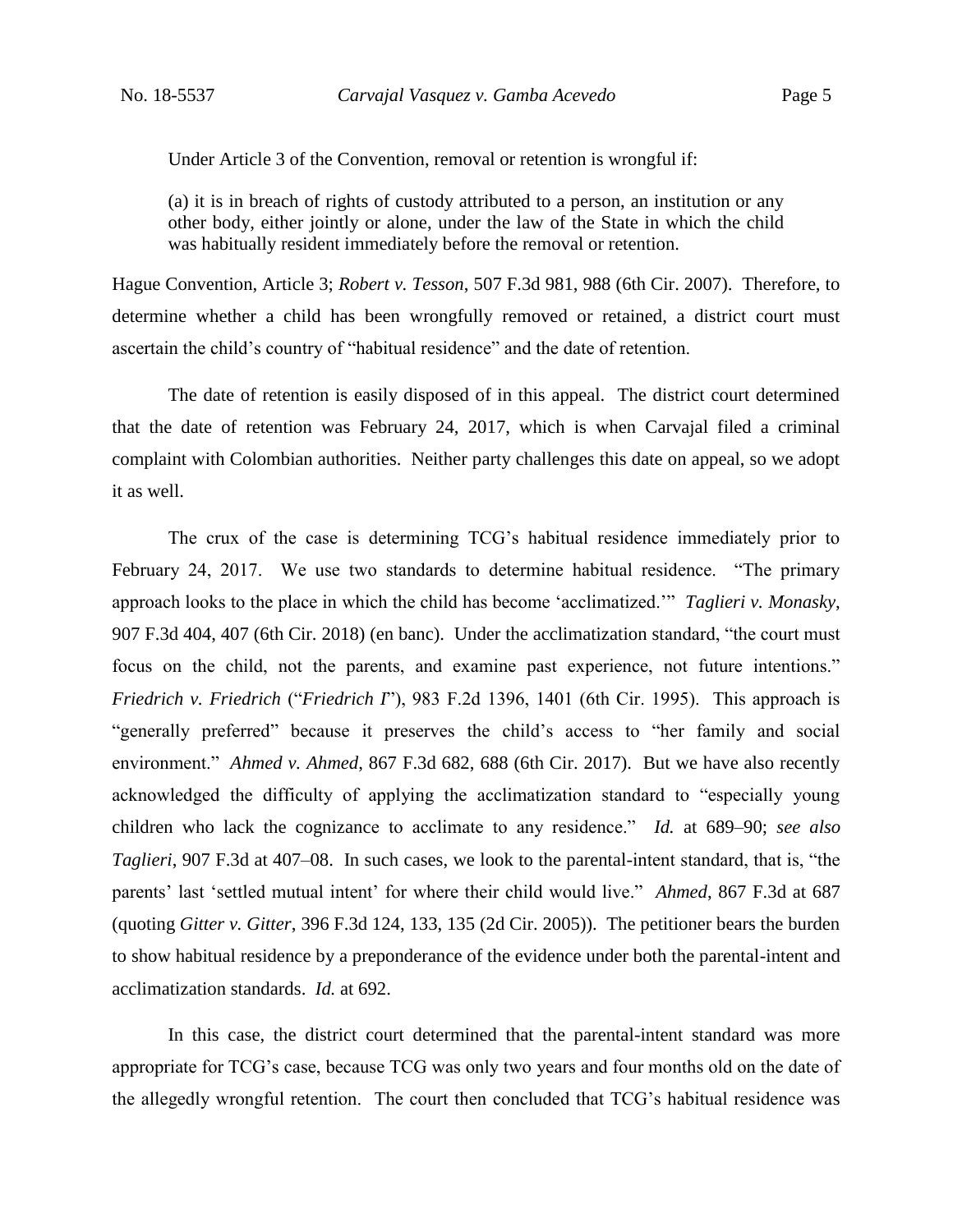the United States, based on Carvajal and Gamba's last shared intent. In the alternative, the district court also applied the acclimatization standard and likewise found that TCG's habitual residence was the United States because the child had acclimatized to his residence here. Carvajal challenges the district court's use of the parental-intent standard and the district court's findings under both the parental-intent and acclimatization standards.

# **III.**

The first issue is whether the district court erred in choosing the parental-intent standard over the acclimatization standard.

### *A. Standard of Review*

The standard of review to apply to the district court's choice of habitual-residence standard appears to be unsettled under our precedent. In *Ahmed*, the first case in which our circuit recognized the parental-intent standard, we held that review of the district court's choice should be de novo. *Id.* at 686.**<sup>2</sup>** But *Ahmed* also held that "the determination of when the acclimatization standard is impracticable must largely be made by the lower courts, which are best positioned to discern the unique facts and circumstances of each case." *Id.* at 690. And the concurring opinion in *Ahmed* likewise observed that "[o]pening the door to shared parental intent . . . creates more fact-specific questions." *Id.* at 692 (Gibbons, J., concurring). Despite the tension between *Ahmed*'s endorsement of de novo review and its suggestion of deference to the lower courts, we need not resolve the issue by confronting the "vexing nature of the distinction between questions of fact and questions of law," *Pullman-Standard v. Swint*, 456 U.S. 273, 288 (1982), because we find that the district court's reliance on the parental-intent standard was not erroneous under either de novo review or a more deferential standard.

# *B. Choosing a Habitual-Residence Standard*

Under *Ahmed*, "it is appropriate to consider the shared parental intent of the parties in cases involving especially young children who lack the cognizance to acclimate to any

**<sup>2</sup>***Ahmed* cited *Robert*, 507 F.3d at 987, for this proposition, but *Robert* does not indicate why de novo review is appropriate, and, in any case, *Robert* may no longer be good law now that district courts have a choice between the acclimatization and parental-intent standards in cases involving especially young children.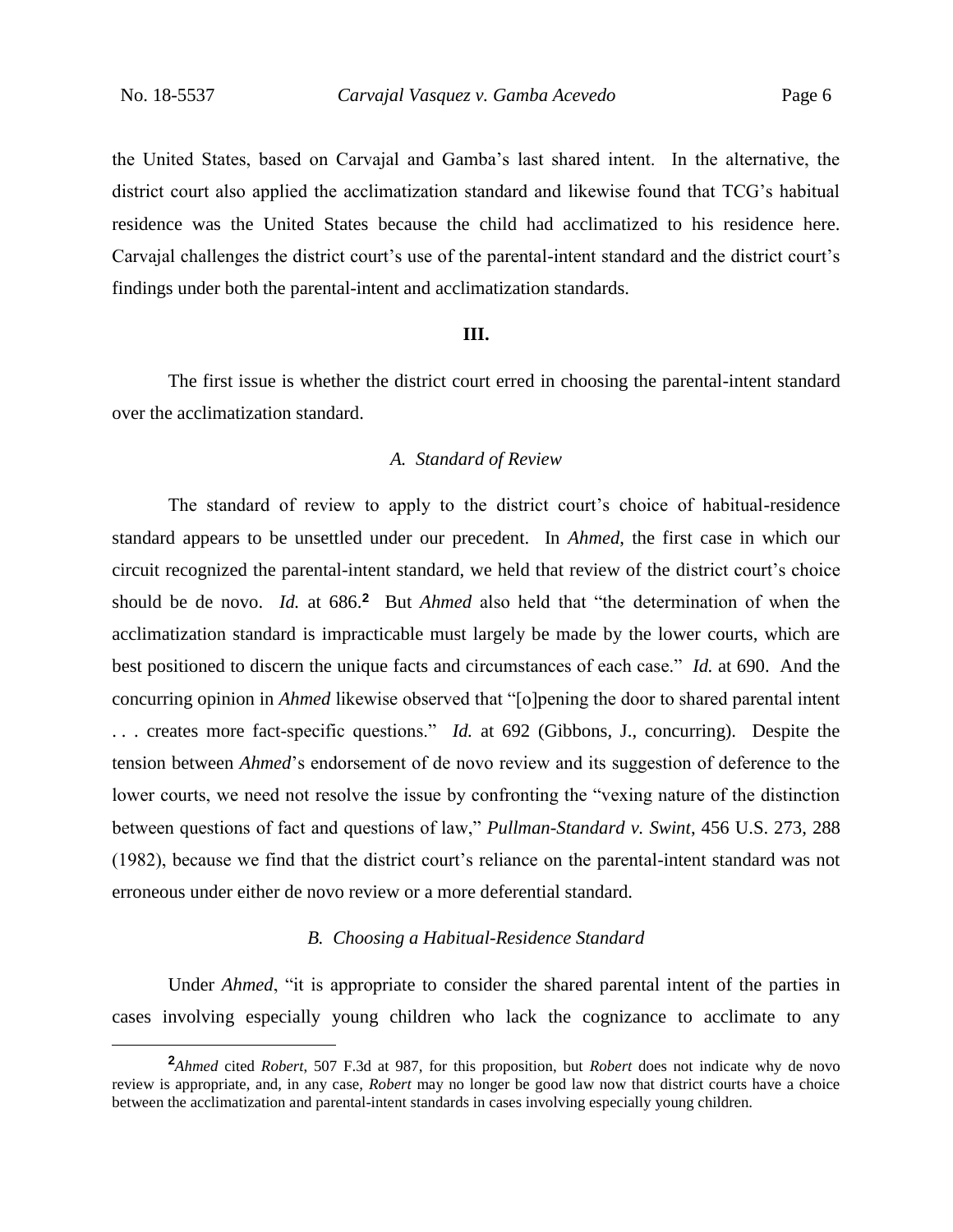residence." 867 F.3d at 690. How can a district court tell when a child lacks the necessary cognizance? In some cases, a child is so young or so old that no analysis of the child's cognizance is necessary, by dint of common sense. *Ahmed* affirmed the district court's conclusion that eight-month-old infants were "unable" to "acquire a degree of settled purpose," without further analysis. 867 F.3d at 690. Likewise, *Taglieri* observed that "[n]o one thinks that [the child] was in a position to acclimate to any one country during her two months in this world." 907 F.3d at 408. The oldest age at which a court in this circuit has categorically rejected the acclimatization standard appears to be fourteen months. In *Flores-Aldape v. Kamash*, the district court stated that a child of that age is "too young to form any meaningful connections." 202 F. Supp. 3d 793, 802 (N.D. Ohio 2016) (citation omitted).**<sup>3</sup>** The court reasoned that, for such a young child, "[h]er experience of the world is limited to the environment created by her parents, and she will likely 'acclimatize' quickly to any residence in which her family and daily routines are present, regardless of geographic location." *Id.* (citing *Holder v. Holder*, 392 F.3d 1009, 1020–21 (9th Cir. 2004); *Delvoye v. Lee*, 329 F.3d 330, 333 (3d Cir. 2003)). On the other side of the equation, though we have not had the opportunity to find that a child was categorically too old to look to parental intent, the Third Circuit has held that a child who is four years old "certainly has [the] ability" to "form meaningful connections with the people and places he encounters each day." *Whiting v. Krassner*, 391 F.3d 540, 550–51 (3d Cir. 2004).

Between those ages, however, lies the gray area of a child's toddler years, during which time a child at some point develops sufficient cognizance to acclimatize to a country. Faced with such a case, a court must determine whether the evidence shows that a child is cognizant enough to acclimatize, which is most naturally proved by evidence that a child was actually acclimatizing, whether to the child's current residence or to any past residences. Under our precedent, factors that tend to show acclimatization to a country include participation in academic activities, social engagements, and sports programs; appropriate fluency in the local language; and the formation of "meaningful connections with the people and places" of the country. *See Robert*, 507 F.3d at 996 (citing *Karkkainen v. Kovalchuk*, 445 F.3d 280 (3d Cir.

**<sup>3</sup>***Flores-Aldape* predated *Ahmed* by a year and anticipated *Ahmed*'s sanctioning of the parental-intent standard for especially young children.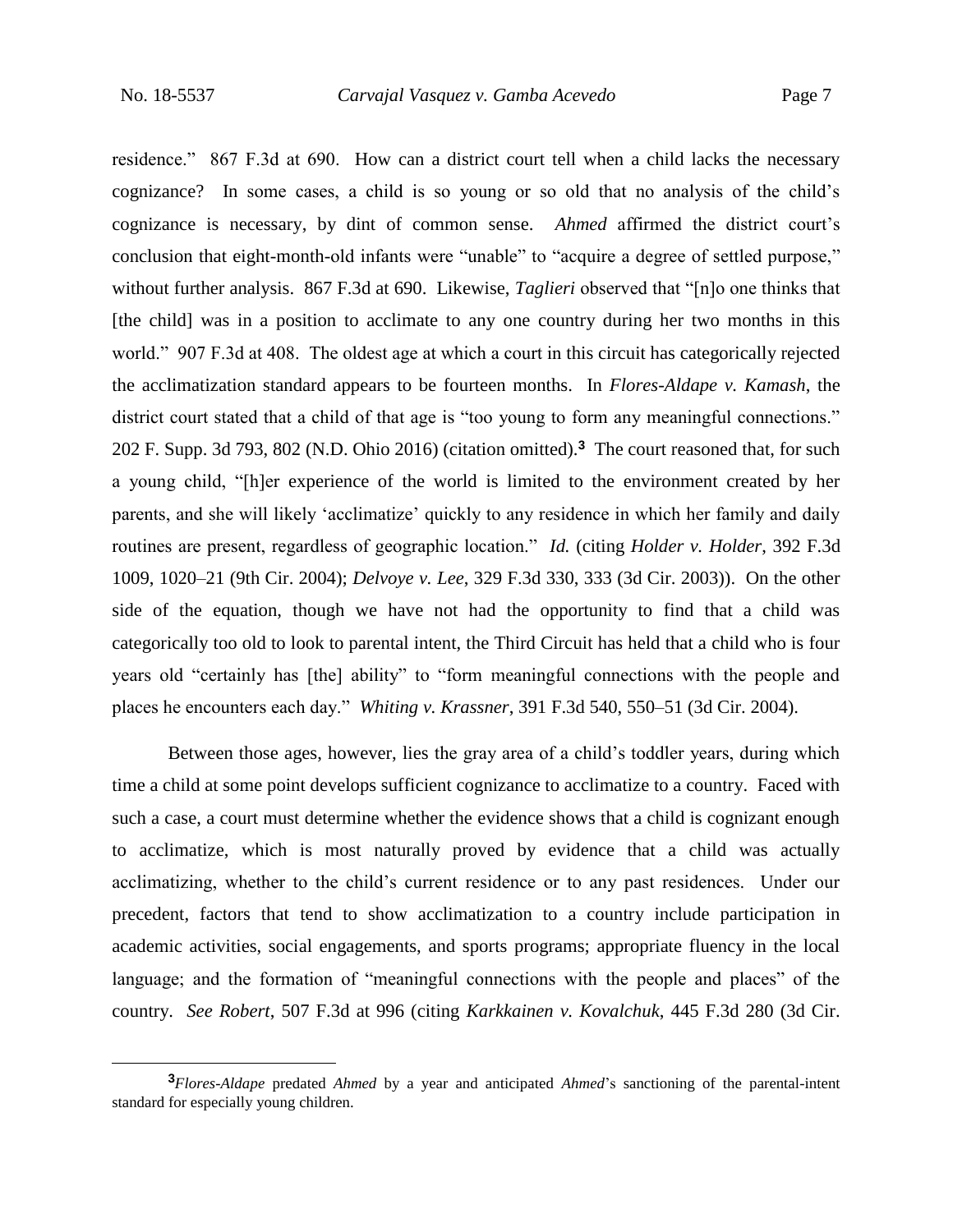2006)). Therefore, children who are cognizant enough to acclimatize to a country will be able to participate in a variety of acclimatizing activities, to form a sense of routine and environmental normalcy in a country, and to form relationships with people and places in that country. *C.f. Whiting*, 391 F.3d at 550.

# *C. Reviewing the District Court's Determination*

In this case, although the district court made findings under both the acclimatization and parental-intent standards, it indicated that the parental-intent standard was more appropriate for TCG's case. Carvajal argues that the district court erred in primarily relying on the parentalintent standard. Whether reviewing the district court's choice de novo or with deference, we find that the district court did not err.

In making its decision that the acclimatization standard was "of limited utility" in TCG's case, the district court considered both TCG's age and evidence of TCG's actual acclimatization. TCG was two years and four months old on the date of wrongful retention—older than the children in *Ahmed*, *Taglieri*, and *Flores-Aldape*, but younger than the child in *Whiting*. The court noted that TCG was "comfortable and settled" in Gamba's sister's home in Tennessee, referred to Gamba's brother-in-law David Chambers (TCG's uncle) as "daddy," saw David's parents as his own grandparents, and was treated as a sibling of his cousins. R. 38, PID 834. At the same time, however, the court found that TCG was "not old enough to participate in academic activities or sports programs, or to engage in social engagements outside his immediate family." *Id.*

The record supports the district court's determination that the parental-intent standard is more appropriate in TCG's case. Gamba's brother-in-law David testified that TCG would not be old enough to attend the "head start program" in their local Tennessee school district until the fall of 2018, about a year and a half after the date of the allegedly wrongful retention. Gamba's sister Kelly Chambers testified that TCG did not begin to say words until December 2016, just two months before the date of retention. Facts like these show that it was not unreasonable to find that TCG's youth and corresponding cognitive limitations would prevent him from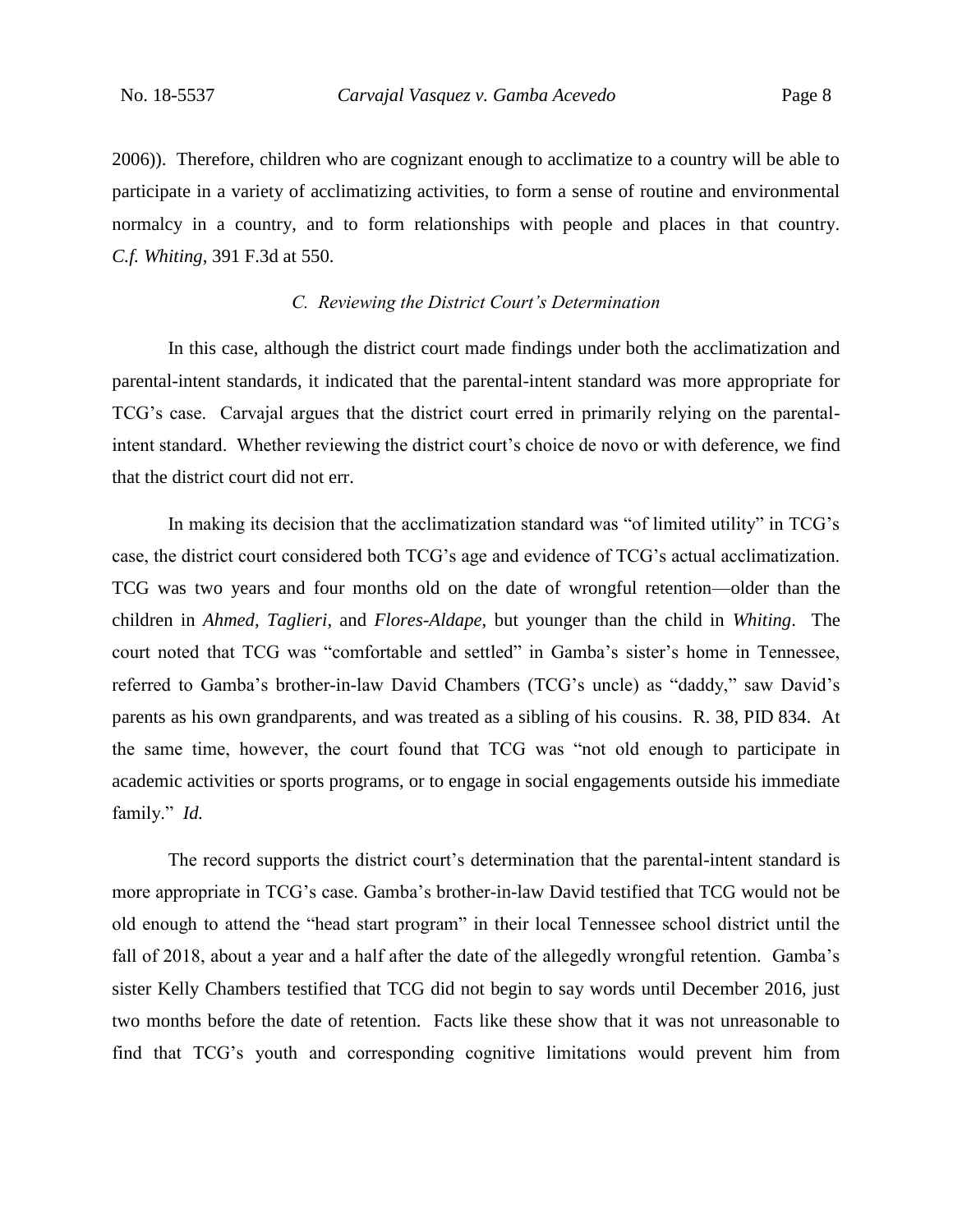systematically forming "'meaningful connections with the people and places' in a country." *Ahmed*, 867 F.3d at 689 (quoting *Robert*, 507 F.3d at 996).

Carvajal argues that TCG's attendance at school and swimming lessons in Colombia prove that "academic activities" and "sports programs" were not beyond TCG's capabilities. These activities may indeed be relevant to whether TCG was cognizant enough to acclimatize, at least because they show that TCG was old enough to attend certain activities during which he might form meaningful connections, but attendance alone is weak evidence of such a young child's ability to acclimatize. Academic activities are "central" to a child's life, even at a preschool level, not just because they consistently occur in the same place but because they provide an environment for the child to learn language and other skills and to make friends. *C.f. Jenkins*, 569 F.3d at 552 (observing that a three-year-old child was learning Hebrew and English and attending the birthday parties of his friends from preschool and synagogue). TCG was one year and ten months old when he left Colombia in August 2016. At some point before that date, he was enrolled in something Carvajal characterized as both "school" and "day care" and Gamba characterized as "day care." For such a young child, evidence of learning, friendships, or attachment to the institution would bolster Carvajal's claim that TCG was actively participating in the sort of "central" academic activity we have described, but Carvajal cannot point to any such evidence. Likewise, sports can provide a structured environment where a child can learn skills and make friends in a country, and thereby "acquire a degree of settled purpose" in that country. *Ahmed*, 867 F.3d at 687 (quotation omitted). Carvajal's argument that TCG's swimming lessons in Colombia provide some evidence of TCG's ability to acclimatize is again colorable, but there is no testimony about TCG's development of skills, routine, and relationships during those lessons. In sum, while TCG's attendance in school or day care and in infant swim classes may be relevant to TCG's ability to acclimatize, such attendance alone, without evidence that TCG was actively acclimatizing, does not persuade us that the district court was incorrect. Thus, under either de novo review or a more deferential standard, we find that the district court correctly determined that the parental-intent standard was more appropriate for TCG's case.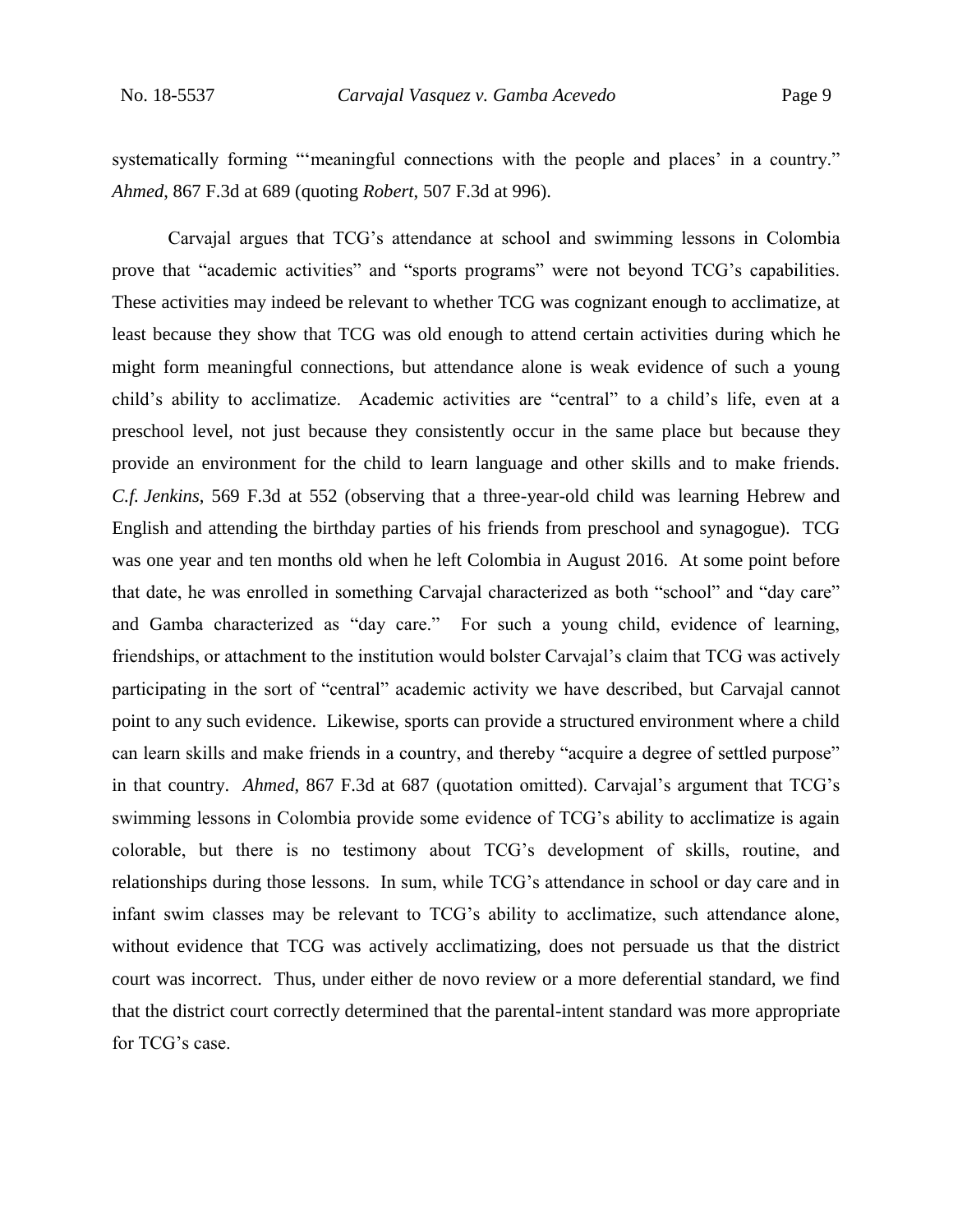#### **IV.**

After deciding that the parental-intent standard was the more appropriate choice in TCG's case, the district court found that the last shared intent of Carvajal and Gamba was that TCG live in the United States. Carvajal also challenges this finding on appeal.

# *A. Standard of Review*

The standard of review for the district court's determination of habitual residence under either the parental-intent standard or the acclimatization standard is unambiguous: the court's findings are reviewed for clear error. *Taglieri*, 907 F.3d at 405; *Ahmed*, 867 F.3d at 686; *Robert*, 507 F.3d at 995. Clear error review is "highly deferential," and the district court must be affirmed "unless the fact findings 'strike us as wrong with the force of a five-week-old, unrefrigerated dead fish.'" *Taglieri*, 907 F.3d at 408–09 (quoting *United States v. Perry*, 908 F.2d 56, 58 (6th Cir. 1990)). In reviewing the district court's conclusion, "[w]e must trust those with a ring-side seat at the trial to decide whose testimony is most credible and what evidence is most relevant." *Id.* at 411. Credibility determinations are especially important in this case, where the bulk of the evidence takes the form of testimony by Carvajal, Gamba, and their relatives and acquaintances. The district court's opinion notes that weighing that evidence was "exceptionally difficult" because of "basic inconsistencies" in the testimony and because all but one witness testified by translator, and many by telephone. R. 38, PID 822. On the whole, the district court found Gamba's story to be "inherently more consistent and plausible," and her and her witnesses to be "more credible." *Id.*, PID 822–23.

### *B. Relevant Precedent*

The parental-intent standard was first recognized by the Sixth Circuit in *Ahmed* in 2017. In defining the standard, *Ahmed* was able to draw upon cases from our sister circuits, which have a longer history of applying this standard. *See Ahmed*, 867 F.3d at 689–90 (collecting cases). Under the parental-intent standard, when the child is not cognizant enough to acclimatize in a particular country, the district court looks to "the parents' last 'settled mutual intent' for where their child would live." *Id.* at 687 (quoting *Gitter*, 396 F.3d at 133, 135). As the Ninth Circuit pointed out in *Mozes*, "[d]ifficulty arises, of course, when the persons entitled to fix the child's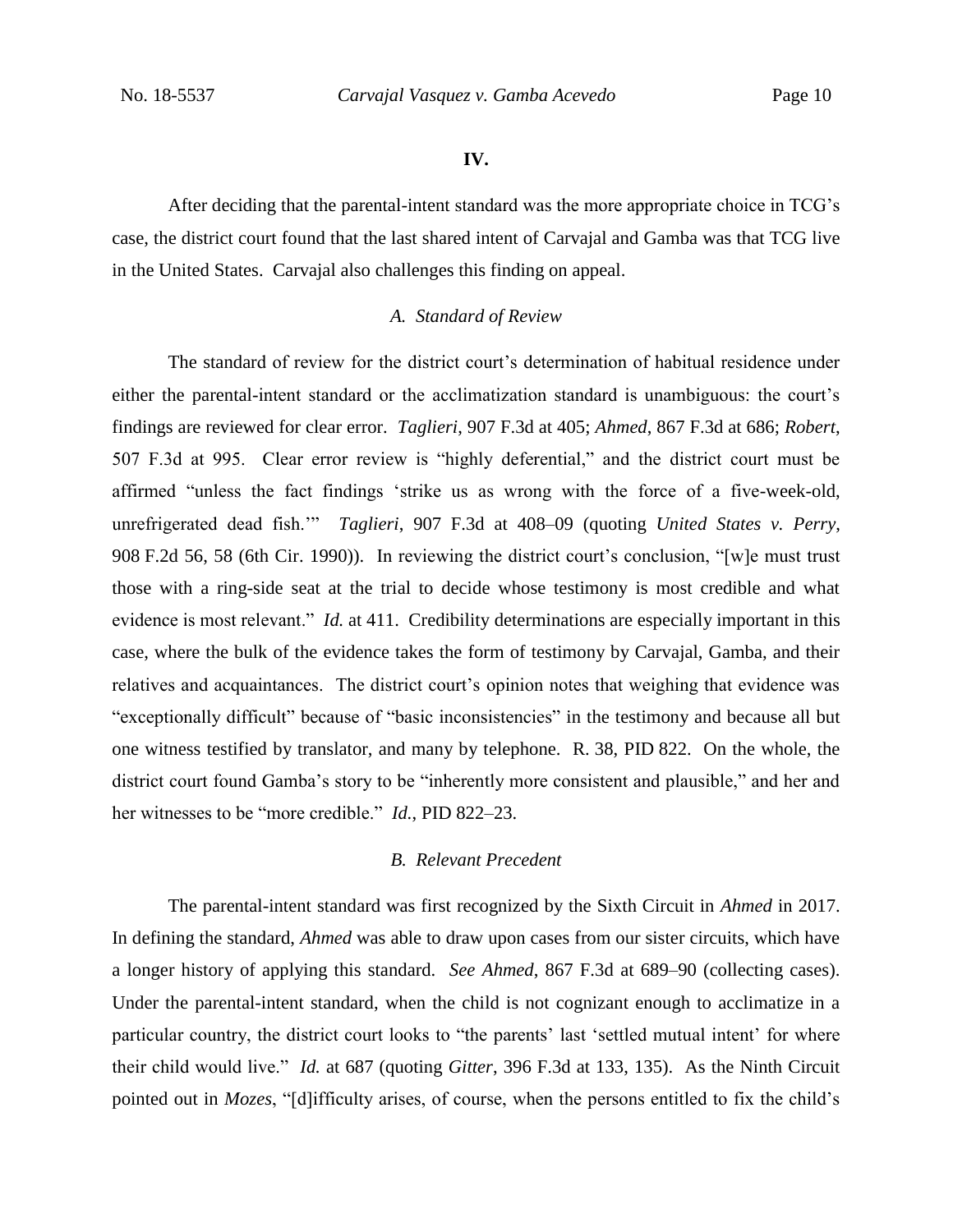residence no longer agree on where it has been fixed." 239 F.3d at 1077. In such a case, if "the representations of the parties cannot be accepted at face value, . . . courts must determine [habitual residence] from all available evidence." *Maxwell v. Maxwell*, 588 F.3d 245, 252 (4th Cir. 2009) (quoting *Gitter*, 396 F.3d at 135). In other words, the court must look to "external indicia" of the parents' intent. *Taglieri*, 907 F.3d at 417 (Moore, J., dissenting). For example, in *Barzilay v. Barzilay*, the Eighth Circuit observed that the parents were in the United States using temporary work visas, which weighed against an intention to stay. 600 F.3d 912, 918 (8th Cir. 2010). On the other hand, the fact that the parents did not maintain a home in Israel or disclose any plans to return to Israel supported the proposition that they had abandoned their residence in that country. *Id.*

# *C. Application*

Under the parental-intent standard, Carvajal bore the burden of proving, by a preponderance of the evidence, that Carvajal and Gamba's last shared intent was that TCG live in Colombia. The district court concluded that the parents' last shared intent was that TCG live with Gamba in the United States: "Although it is unclear whether Carvajal ever really intended to move permanently to the United States, the court finds that he knew that Gamba intended to do so and that she intended to have her son with her." R. 38, PID 823. The court based its conclusion on its factual findings that Carvajal voluntarily brought TCG to the United States to stay in the country with Gamba, that Gamba had always intended for TCG to live with her in the United States, and that Carvajal agreed with Gamba's intentions until Gamba broke off their relationship in February 2017. Although Carvajal testified that he had always intended to bring TCG back to Colombia, the court found no evidence of any such plan.

The district court's conclusions are not clearly erroneous. Gamba testified that she planned to stay in the United States permanently. Gamba's desire to move to the United States, whether legally or illegally, is evidenced by her multiple unsuccessful visa applications and ultimate plan to cross the border covertly. Importantly, Carvajal knew about that desire when he brought TCG to the United Sates and left him in Tennessee. Carvajal almost certainly financed Gamba's trip by paying "coyotes" to smuggle her across the Mexican border.Carvajal's aunt, Diana Vasquez, testified that Gamba had long been "bedazzled" by the idea of living in the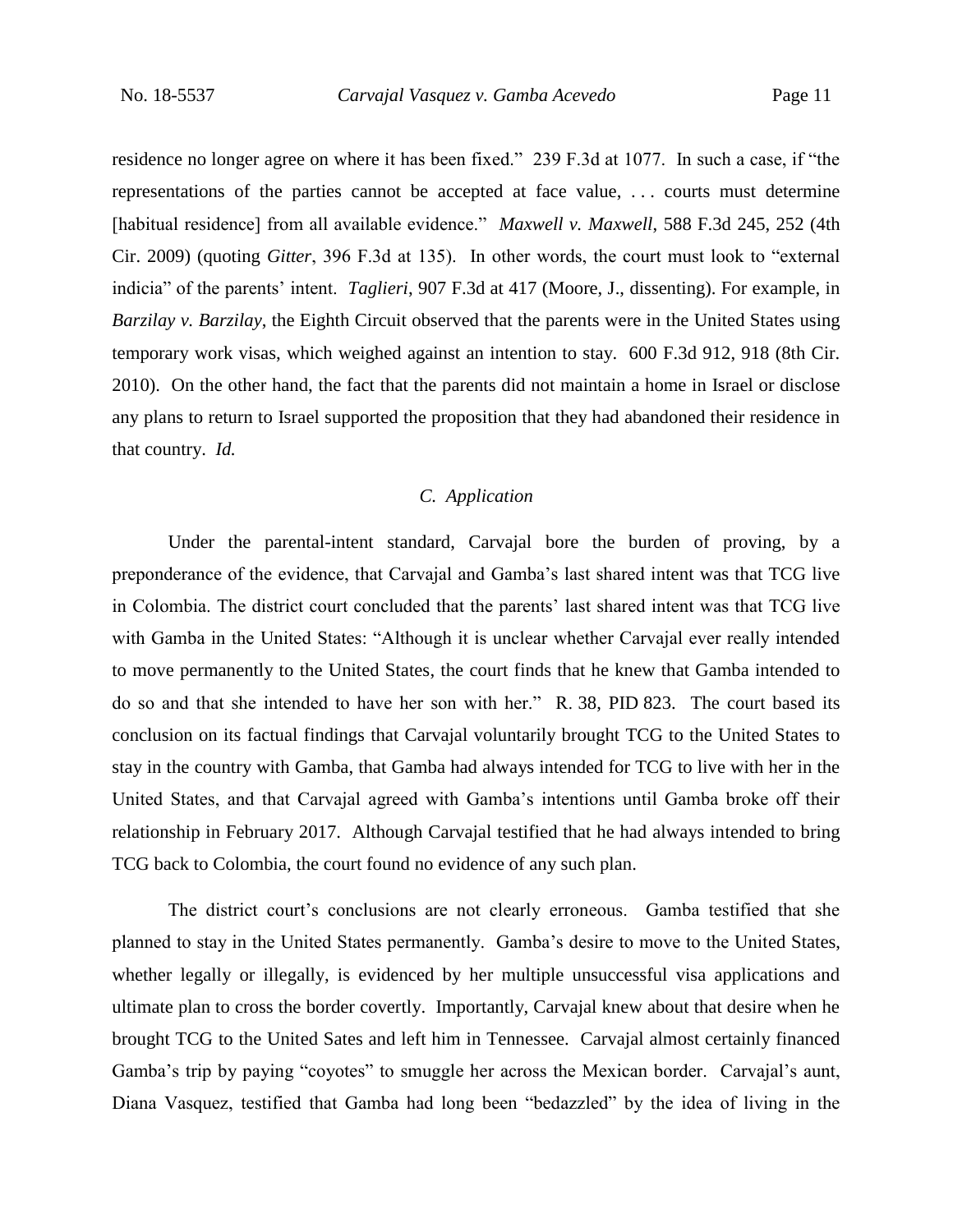United States, so Gamba's desire was clear to those around her. Even after Carvajal proposed marriage in December, he testified that Gamba told him she still wanted to remain in the country. Finally, when Carvajal testified that he thought TCG would be returning to Colombia in February 2017, he claimed that it was Gamba's sister Kelly, and not Gamba herself, who would accompany TCG. Yet despite knowing Gamba intended to remain in the United States with TCG, Carvajal twice left TCG in the United States—first in August 2016 with Gamba's sister, then in January 2017 with Gamba.

As for Carvajal's alleged plans to bring TCG back to Colombia in January or for Kelly to bring TCG back in February before the expiration of his visa, the district court concluded that there was no evidence to support the existence of either plan. It is true that TCG's visa expired in 2017, which provides some support for Carvajal's testimony. But as the district court noted, TCG had never lived with Carvajal, even during the weeks Gamba was traveling to the United States, and Carvajal offered no evidence to show he was preparing to be TCG's caretaker—for the first time ever—in Colombia. Furthermore, when Carvajal traveled to the United States in December 2016, he bought a return ticket for himself but no ticket for TCG. Finally, Kelly flatly denied ever agreeing to fly TCG back to Colombia.**<sup>4</sup>**

Viewing the record as a whole, as we must, it is clear from Carvajal's actions that he acquiesced in Gamba's plans for TCG to grow up in the United States. In sum, we do not find clear error in the district court's determination that Carvajal and Gamba's last shared intent was that TCG live in the United States with Gamba. Carvajal's petition was therefore properly denied.

**<sup>4</sup>**Carvajal also argues on appeal that the plan for TCG to live in the United States was conditioned on Carvajal, Gamba, and TCG applying for asylum in the United States as an intact family and that the breakdown of Carvajal and Gamba's relationship voided any shared intent the couple once maintained. We need not decide whether conditional intent has any place in the habitual-residence inquiry because, as the district court concluded, the record shows that Carvajal's intent was that TCG live with Gamba in the United States "regardless of whether [Carvajal] himself intended to stay." R. 38, PID 825.